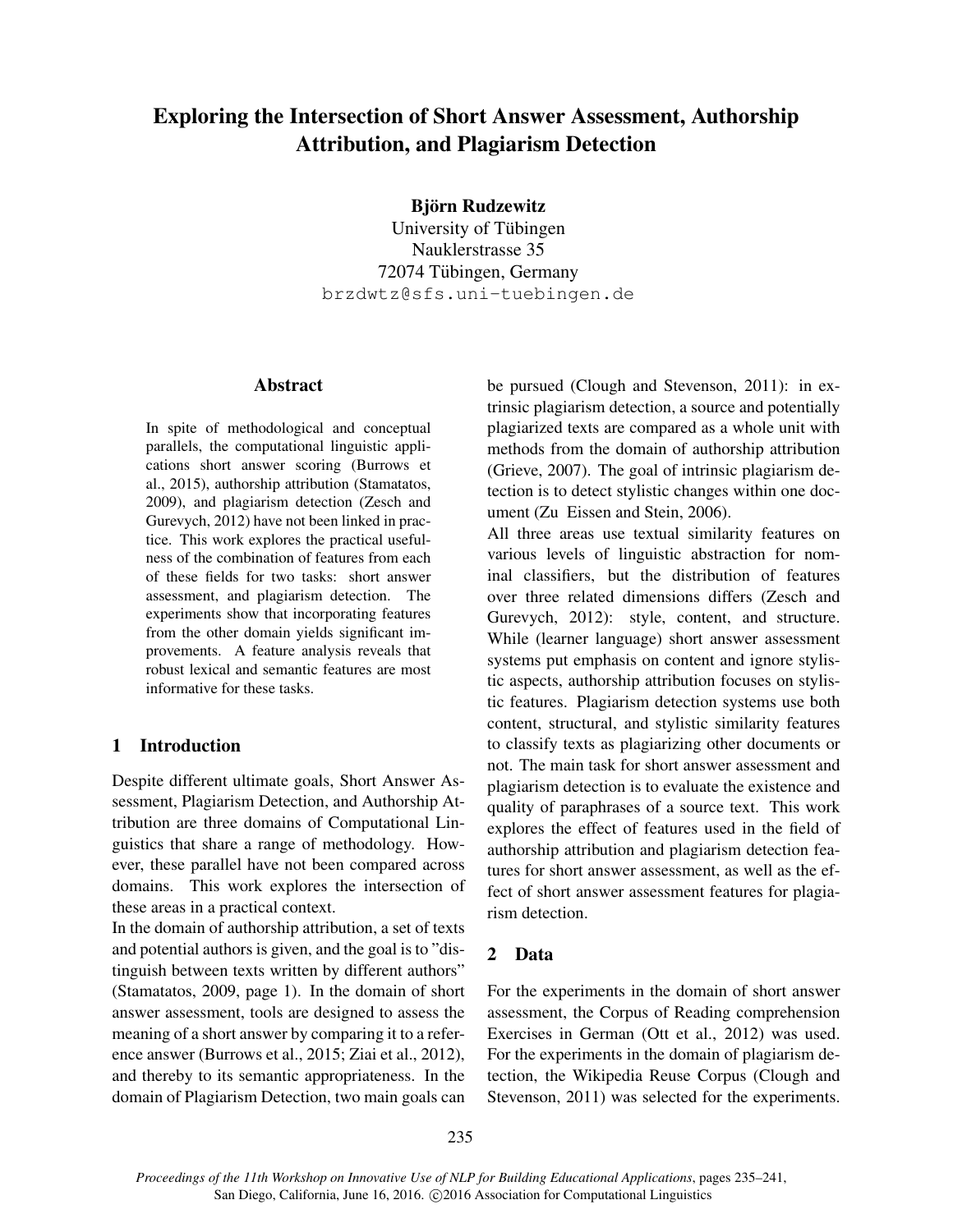These resources were chosen since they are standard shared evaluation resources in these domains (Burrows et al., 2015; Zesch and Gurevych, 2012).

## 2.1 CREG

CREG-1032 is a short answer learner corpus containing student and reference answers to questions about reading comprehension texts. The longitudinal data was collected at two German programs in the United States at the Ohio State University (OSU) and the Kansas University (KU). The corpus exhibits a high variability of surface forms and semantic content in the student answers due to a variety of proficiency levels represented. Each student answer was annotated by two independent annotators with a binary diagnosis indicating the semantic correctness of the answer, independent of surface variations such as spelling mistakes or agreement errors. The corpus is balanced with respect to this diagnosis. Table 1 shows the distribution of student answers, target answers, and questions, as described in (Meurers et al., 2011b), who also showed that the OSU answers are significantly longer (average token length of 9.7 for KU versus 15.0 for OSU).

### 2.2 Wikipedia Reuse Corpus

The Wikipedia Reuse Corpus (WRC, (Clough and Stevenson, 2011)) represents different types of text reuse imitating different plagiarism types: copy and paste, light and heavy revision, and non-plagiarism. The plagiarism samples vary in the amount of revision and paraphrasing performed by participants. Table 1 shows the corpus' data distribution. The texts were not exclusively written by English native speakers and show similar surface/semantic variation as the CREG answers. With an average of 208 tokens in length, the answers are nearly 20 times as long as the answers in the CREG corpus, but referred to as "short answers" (Clough and Stevenson, 2011, page 1). Since Zesch and Gurevych (2012) showed empirical deficits in the text reuse conditions, all plagiarism labels were collapsed into a single category, rendering the task a binary classification, parallel to the CREG binary diagnoses. In this setting, the data is unbalanced: the majority class is the plagiarism class with 57 instances, whereas there are only 38 non-plagiarized documents.

|                   | <b>CREG-1032-KU</b> | <b>CREG-1032-OSU</b> | <b>WRC</b> |
|-------------------|---------------------|----------------------|------------|
| # student answers | 610                 |                      |            |
| # target answers  | 136                 | QП                   |            |
| # questions       | 117                 | 60                   |            |

Table 1: Data distribution in the CREG-1032 and Wikipedia Reuse Corpus data set.

# 3 Baseline Short Answer Assessment System

The UIMA-based CoMiC system (Meurers et al., 2011a; Meurers et al., 2011b) served as a framework for the experiments. It is an alignment-based short answer assessment system which aligns student to reference answers on different levels of linguistic abstraction in order to classify learner answers as (in)correct based on the quantity of different alignment types. CoMiC proved to be highly effective for both German and English (Burrows et al., 2015). The CoMiC system follows a three-stage pipeline architecture (Bailey and Meurers, 2008; Meurers et al., 2011a): alignment, annotation, diagnosis.

First, the system enriches the raw answer texts with linguistic annotation. Table 2 from (Meurers et al., 2011b) shows the different annotation tasks together with the respective tools.

| Task                     | <b>NLP</b> Tool                   |
|--------------------------|-----------------------------------|
| Sentence Detection       | OpenNLP (Baldridge, 2005)         |
| Tokenization             | OpenNLP (Baldridge, 2005)         |
| Lemmatization            | TreeTagger (Schmid, 1994)         |
| Spell Checking           | Edit distance (Levenshtein, 1966) |
|                          | igerman98 word list               |
| POS Tagging              | TreeTagger (Schmid, 1994)         |
| NP Chunking              | OpenNLP (Baldridge, 2005)         |
| <b>Lexical Relations</b> | GermaNet (Hamp and Feldweg, 1997) |
| <b>Similarity Score</b>  | PMI-IR (Turney, 2001)             |
| Dependency Parsing       | MaltParser (Nivre et al., 2007)   |

Table 2: NLP tools used in the CoMiC system.

In the second step, a globally optimal alignment configuration is selected by the Traditional Marriage Algorithm (Gale and Shapley, 1962). The system aligns tokens, NP chunks, and dependency triples. Tokens are aligned when they match on the surface, lowercased surface, synonym, semantic type, or lemma level. Only new elements (not verbatim given in the corresponding question) are aligned. In the final step, a range of features (Table 3, (Meurers et al., 2011b)) are extracted and fed to a machine learning component. In contrast to the original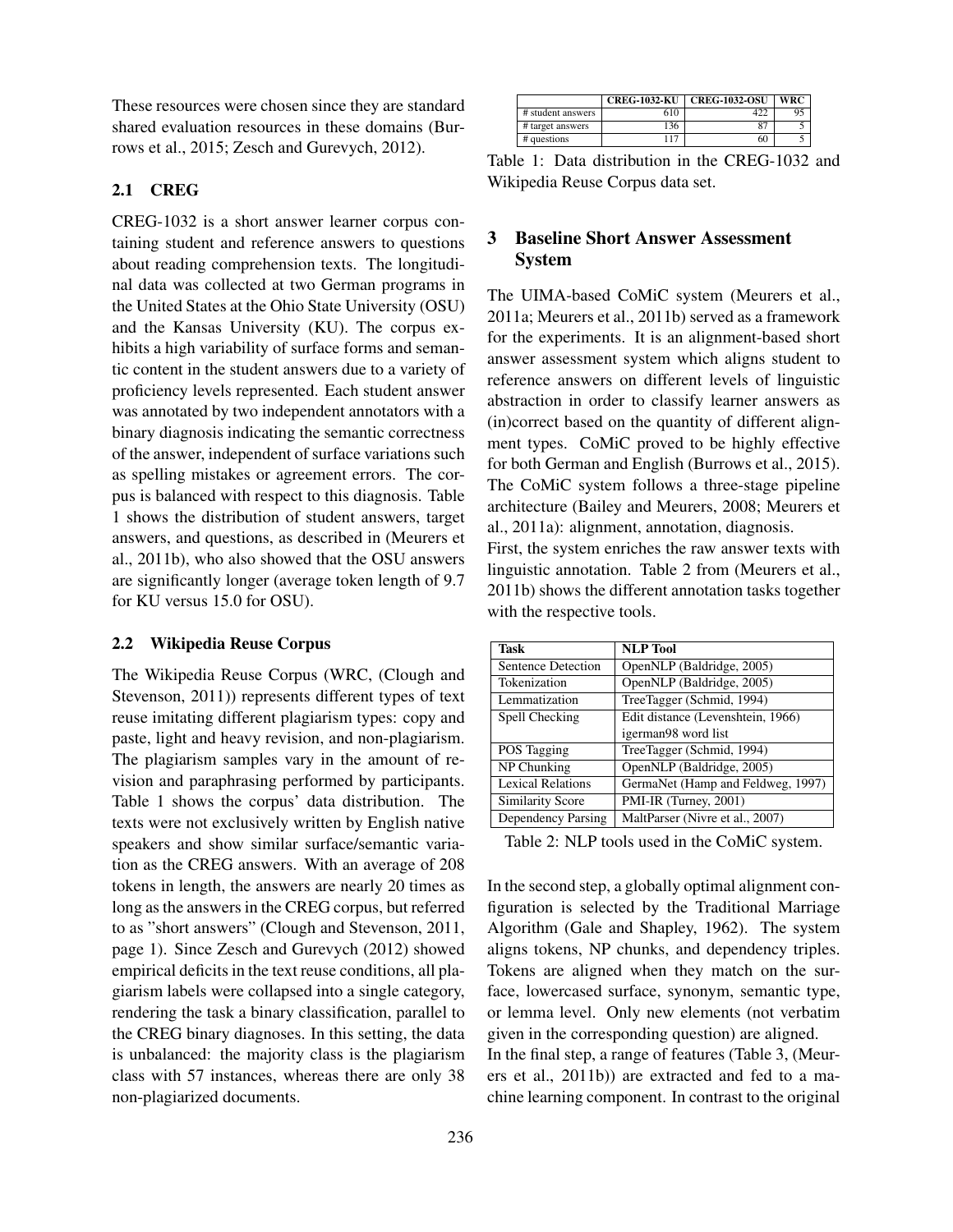CoMiC system, predictions are made with WEKA's (Hall et al., 2009) memory based learner instead of the TiMBL memory based learner (Daelemans et al., 2007). The features denote directionalized quantities of alignments on different linguistic levels ('pct' = 'percentage of').

| <b>Feature</b>             | <b>Description</b>                       |
|----------------------------|------------------------------------------|
| 1. Keyword Overlap         | pct keywords aligned                     |
| 2. Target Token Overlap    | pct aligned target tokens                |
| 3. Learner Token Overlap   | pct aligned student tokens               |
| 4. Target Chunk Overlap    | pct aligned target chunks                |
| 5. Learner Chunk Overlap   | pct aligned student chunks               |
| 6. Target Triple Overlap   | pct aligned target dependency triples    |
| 7. Learner Triple Overlap  | pct aligned student dependency triples   |
| 8. Token Match             | pct token-identical token alignments     |
| 9. Similarity Match        | pct similarity-resolved token alignments |
| 10. Semtype Match          | pct type-resolved token alignments       |
| 11. Lemma Match            | pct lemma-resolved token alignments      |
| 12. Synonym Match          | pct synonym-resolved token alignments    |
| 13. Variety of Match (0-5) | sum of features 8-12                     |
| 14. Target Answer ID       | target answer id                         |
| 15. Student Answer ID      | student answer id                        |

Table 3: CoMiC system features.

# 4 Extensions of the Baseline System

Stamatatos (2009) provides an extensive overview about approaches and stylometric features used in computerized authorship attribution. The features are divided into four subclasses. Table 4 based on (Stamatatos, 2009, page 3) lists all the features used, as well as their corresponding category (lexical/character/syntactic/semantic) and information about whether they are applied to one or two documents. If they are applicable to one document, then there exists a feature both for the student and for the target side in order to model the relation in this specific dimension of similarity, reflected in the prefix 'Student' or 'Target' in the feature names. Features applied to two documents are computed via cosine similarity between a vector for each answer holding the frequencies of the elements under consideration. The feature *all features interpolated* is a special overlap feature, for which first all frequencies of all feature extractors were added to one vector before the cosine similarity was applied (see Figure 1). The first *m* entries in the vector are lexical features, followed by *n* character features, etc.

The *SpellCorr* feature measures the token overlap between two texts using spelling corrected and surface forms. For each token, the system checks

| <b>Feature</b>            | <b>Description</b>                        | $#$ Docs       |  |
|---------------------------|-------------------------------------------|----------------|--|
| lexical                   |                                           |                |  |
| AvgWordLength             | Average word length                       | 1              |  |
| <b>TTR</b>                | <b>Type-Token Ratio</b>                   | $\overline{1}$ |  |
| WordUniFreq               | Word Unigram frequency similarity         | $\overline{2}$ |  |
| WordBiFreq                | Word Bigram frequency similarity          | $\overline{2}$ |  |
| WordTriFreq               | Word Trigram frequency similarity         | $\overline{2}$ |  |
| SpellCorr                 | Spell Corrected Unigram Matches           | $\overline{1}$ |  |
|                           | character                                 |                |  |
| CharFreq                  | Character frequency similarity            | 2              |  |
| <b>UpperCharFreq</b>      | Uppercase character frequency similarity  | $\overline{2}$ |  |
| LowerCharFreq             | Lowercase character frequency similarity  | $\overline{2}$ |  |
| <b>DigitCharFreq</b>      | Digit character frequency similarity      | $\overline{2}$ |  |
| LetterProportion          | Proportion of letters (A-Za-z) in answer  | $\mathbf{1}$   |  |
| UpperProportion           | Proportion of uppercase letters in answer | $\overline{1}$ |  |
| LowerProportion           | Proportion of lowercase letters in answer | $\mathbf{1}$   |  |
| CharBigramFreq            | Character bigram frequency similarity     | $\overline{2}$ |  |
| CharTrigramFreq           | Character trigram frequency similarity    | $\overline{2}$ |  |
| CharFourgramFreq          | Character fourgram frequency similarity   | $\overline{2}$ |  |
| CharFivegramFreq          | Character fivegram frequency similarity   | $\overline{2}$ |  |
| syntactic                 |                                           |                |  |
| <b>POS</b>                | Part of Speech tag frequency similarity   | $\overline{2}$ |  |
| Chunk                     | Chunk tag frequency similarity            | $\overline{2}$ |  |
| <b>NPChunk</b>            | Noun phrase chunk frequency similarity    | $\overline{2}$ |  |
| PosBigram                 | POS tag bigram frequency similarity       | $\overline{2}$ |  |
| PosTrigram                | POS tag trigram frequency similarity      | $\overline{2}$ |  |
| PosFourgram               | POS tag fourgram frequency similarity     | $\overline{2}$ |  |
| PosFivegram               | POS tag fivegram frequency similarity     | $\overline{2}$ |  |
| semantic                  |                                           |                |  |
| Synonym                   | Proportion of synonym-overlapping tokens  | 1              |  |
| DepTriple                 | Proportion of dependency triple overlaps  | $\overline{1}$ |  |
| combination               |                                           |                |  |
| all features interpolated | all features combined                     | $\overline{2}$ |  |

Table 4: Authorship attribution features implemented in CoMiC.

whether the token or its lemma appears in a word list. If not, the system seaches the closest Levensthein match cosidering both the other document and the word list. All *.arff* feature files were generated with the same givenness constraints as the CoMiC baseline features and exported from there to WEKA.

## 5 Experimental Testing

The following orthogonal hypotheses were tested:

- 1. The accuracy for the learner language short answer assessment task increases when features from the domain of authorship attribution are added.
- 2. The accuracy for the plagiarism classification task increases when features from the short answer assessment system are added.

#### 5.1 Method

The WEKA lazy iBk memory based learner with k=5-nearest neighbor search was run in a 10 fold cross validation setting. Following Dietterich (1998), the McNemar's test with  $\alpha = 0.1$  is used in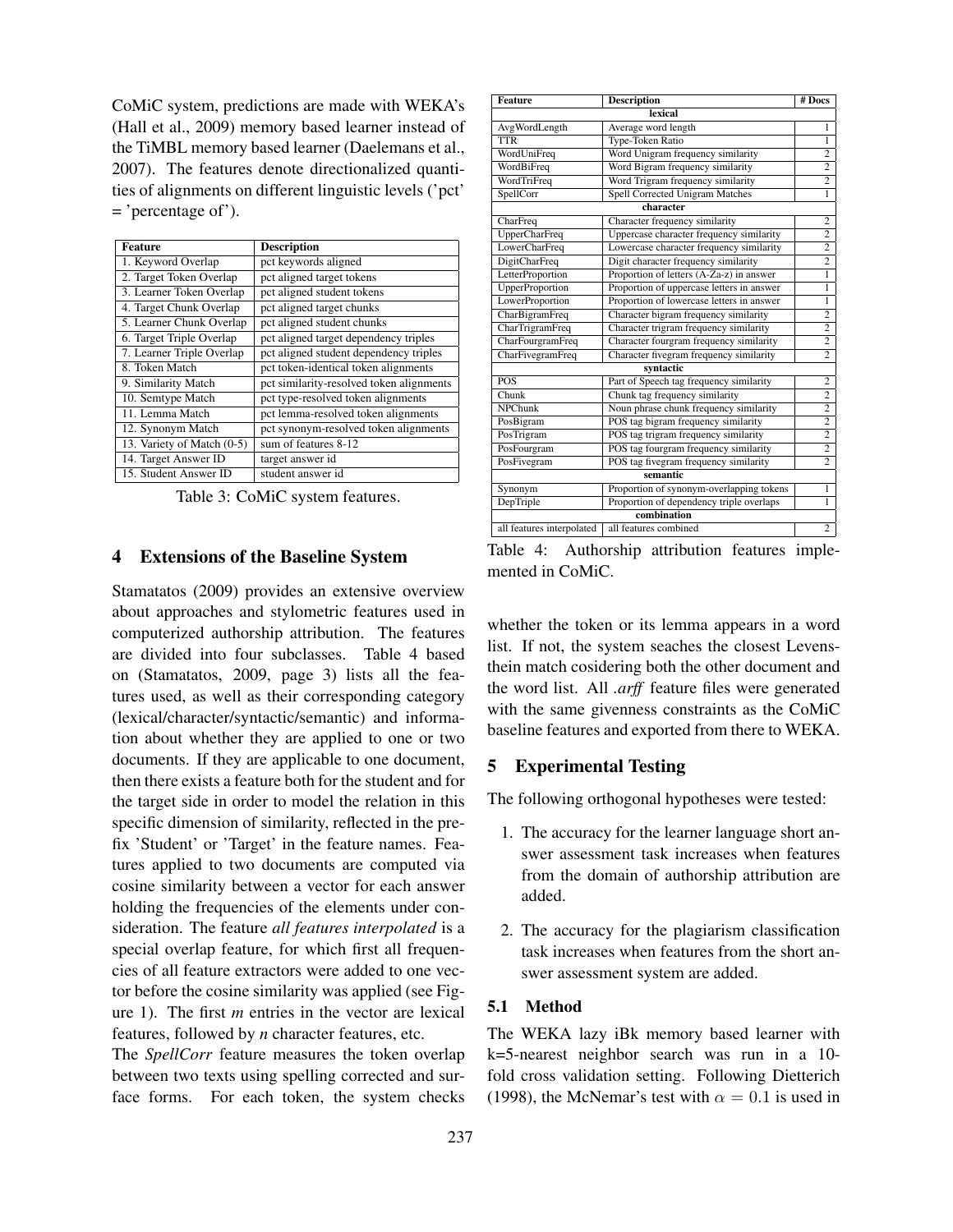

R to test whether an improvement over the baseline is statistically significant.

#### 5.2 Results

Table 5 shows accuracies for the prediction of the semantic equivalence of learner answers and the prediction of plagiarism. For short answer assessment, the CoMiC features yielding an accuracy of  $84.5\%$  (KU) and  $87.1\%$  (OSU) are used as a baseline. For plagiarism detection, the set of all style features (Table 4, 84.2%) was used as the baseline. Table 5 shows that using only the baseline features from the other domain already yield significant improvements (92.6% for the WRC, 86.9% for CREG-1032-KU) over the baseline of in-domain features. Also the combination of both baseline feature sets yields improvements over the respective baseline. Even though the interpolated similarity feature on its own resulted in a surprisingly high accuracy for CREG-1032-OSU (87.9%), it only works in combination for the WRC corpus, resulting in the highest accuracy of all experiments (95.8%). Lexical features alone result in accuracies comparable to the baseline accuracies for both tasks. The character based features alone work better for short answer assessment, with even better results when combined with the baseline features. Semantic features have a higher impact for plagiarism detection, although for the CREG-1032-OSU data set, these features alone yield nearly the baseline accuracy.

Feature Analysis. The information gain of features was computed in WEKA with the InfoGainAttributeEval filter with default parameters. Table 6 shows the ten most informative features for each data set. The most informative features are mostly lexical or character-based and thus contentmodeling features, where the most informative fea-

| <b>Features</b>                     | Data      |      |         |
|-------------------------------------|-----------|------|---------|
|                                     | <b>KU</b> | OSU  | WRC     |
| <b>baselines</b>                    |           |      |         |
| CoMiC                               | 84.5      | 87.1 | $92.6*$ |
| all style features                  | 86.9*     | 86.0 | 84.2    |
| baselines + new features            |           |      |         |
| $CoMiC + all$ style features        | 85.6      | 87.7 | $90.5*$ |
| all features interpolated           | 78.0      | 87.9 | 62.1    |
| $CoMiC + all features interpolated$ | 84.3      | 87.2 | 95.8*   |
| lexical features                    | 84.5      | 86.3 | $90.5*$ |
| $CoMiC + lexical$ features          | 84.4      | 88.2 | 88.4    |
| character features                  | 83.3      | 86.3 | 82.2    |
| $CoMiC + character features$        | 85.7      | 87.7 | 83.2    |
| syntactic features                  | 67.4      | 69.0 | 80.0    |
| CoMiC + syntactic features          | 84.3      | 85.1 | 87.4    |
| semantic features                   | 82.1      | 85.0 | $90.6*$ |
| CoMiC + semantic features           | 83.8      | 87.0 | 91.6*   |

Table 5: Results for the binary classification tasks. \* denotes a significant improvement ( $\alpha = 0.1$ ).

ture indicates the proportion of matched tokens when spelling-corrected versions are used. This is not surprising given the high surface variability in the corpora, and the design choices of the corpus creation to ignore form errors and focus on semantics.

## 6 Discussion and Related Work

Grieve (2007) provided an extensive comparison of quantitative authorship attribution methods for extrinsic plagiarism detection. The observation that word and character-based metrics are most successful for extrinsic plagiarism detection can be confirmed by the present study. Clough and Stevenson (2011) tested two methods for classifying the texts in their Wikipedia Reuse Corpus: n-gram overlap and longest common subsequence. They report on an accuracy of 80% for predicting all four labels, and an accuracy of 94.7% for the binary classification. The present work outperformed the already very accu-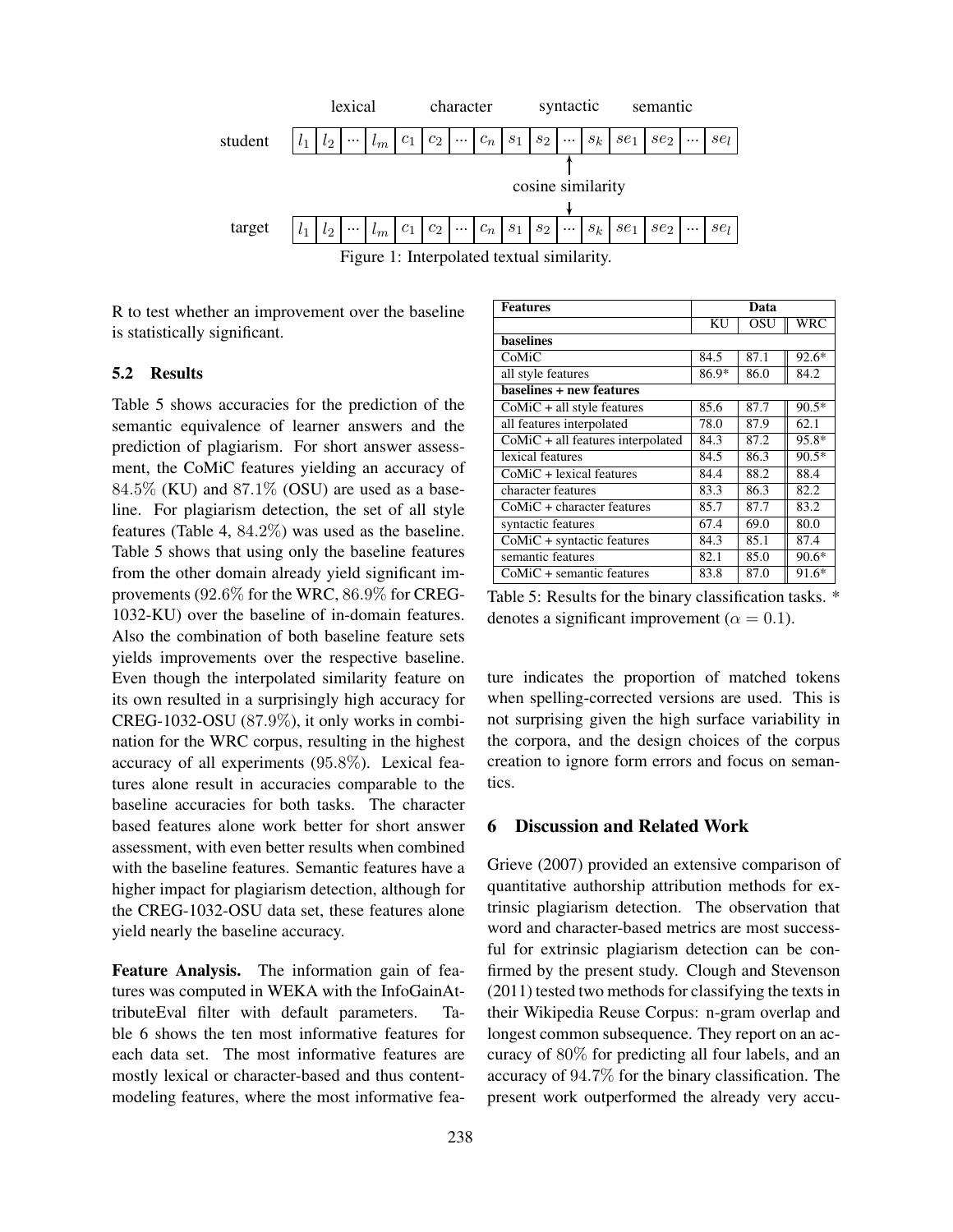| Rank                        | <b>CREG-1032</b>          | WRC                |
|-----------------------------|---------------------------|--------------------|
|                             | TargetSpellCorr           | StudentSpellCorr   |
| $\mathcal{D}_{\mathcal{L}}$ | CharBigramFreq            | <b>Token Match</b> |
| 3                           | CharTrigramFreq           | CharTrigramFreq    |
| $\overline{4}$              | CharFourgramFreq          | CharFourgramFreq   |
| 5                           | WordUniFreq               | CharFivegramFreq   |
| 6                           | all features interpolated | TargetSpellCorr    |
| 7                           | Target synonym overlap    | CharBigramFreq     |
| 8                           | CharFivegramFreq          | StudentSynonym     |
| 9                           | StudentSpellCorr          | WordUniFreq        |
| 10                          | TargetSynonym             | TargetSynonym      |

Table 6: Ten most informative features for the CREG-1032 and WRC data set.

rate system by Clough and Stevenson (2011) by almost one percent point with an accuracy of 95.8%. Zesch and Gurevych (2012) used a variety of content, structural, and stylistic features for the plagiarism classification task on the Wikipedia Reuse Corpus. They report an accuracy of 96.8% for the task of binary plagiarism classification.

Meurers et al. (2011b) reported an accuracy of 84.6% for both the CREG-1032-KU and the CREG-1032-OSU data set with an early version of the CoMiC-DE system. Hahn and Meurers (2012) report an accuracy of 86.3% for the CREG corpus as a result of using the CoSeC system, which uses abstract semantic representations. Horbach et al. (2013) re-implemented the CoMiC system and tested the effect of considering the text instead of pre-defined target answers. In the best case, they reached an accuracy of 84.4% on the CREG corpus. Pado and Kiefer (2015) classified answers in the CREG corpus according to their similarity to a target answer. All answers above a threshold were classified as correct, resulting in an accuracy of 83.7% for CREG-1032. Ziai and Meurers (2014) made use of human-annotated information structural annotations for the CREG-1032-OSU data set. They obtained an accuracy of 90.3% for the CREG-1032-OSU data set for the CoMiC system. Rudzewitz (2015) augmented the CoMiC system with alignment weighting features measuring the importance of aligned elements with respect to the concrete task and general linguistic properties of aligned elements. This work reported an accuracy of 90.0% for the CREG-1032- OSU corpus. The difference of 1.2% to the present work warrants a combination of both approaches in future work.

## 7 Conclusions and Future Work

This article represents a pioneer work for linking the three research areas short answer assessment, authorship attribution, and plagiarism detection.

The experiments confirmed the hypothesis formulated in the introduction that these areas share a similar methodology in terms of frameworks, tasks, and features. It was shown that semantics-based features modeling aspects of content, especially robust character-based features, were most effective for both short answer assessment and plagiarism detection, and that the most informative features for both corpora were surprisingly similar. The experiments also made evident that already rather simple features can yield reasonable results for these tasks. Both research hypotheses formulated in section 5 could be confirmed, respectively the null hypothesis could be rejected: features from authorship attribution yielded significant improvements for the task of learner language assessment, and features from learner language assessment yielded significant improvements for the task of plagiarism detection. However, it has to be noted that not all features are strictly task-specific, and also applicable to other NLP tasks.

A comparison with related work showed that the results are comparable to current state-of-the-art approaches, although there is still room for improvement. Future work therefore will explore the usage of more features, more elaborate machine learning algorithms, and automatic feature selection techniques. In addition, more corpora from either domain will be used to obtain a broader evaluation perspective. Especially stylistic features modeling for example stopword patterns as well as longest common subsequence features are hypothesized to be beneficial for the task of plagiarism detection since they model stylistic rather than semantic properties.

### Acknowledgments

I would like to thank the three anonymous reviewers and Ramon Ziai for their insightful comments.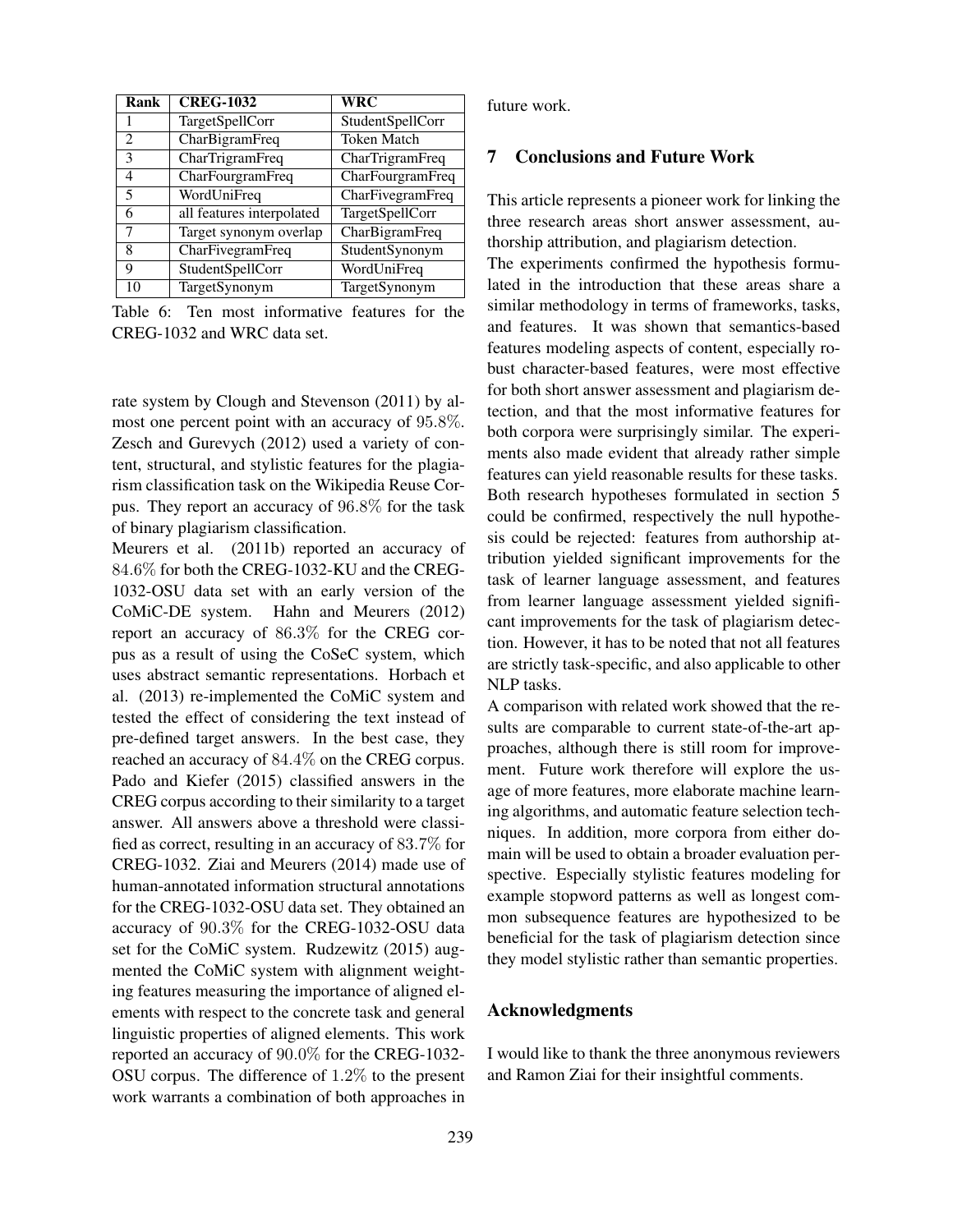### References

- Stacey Bailey and Detmar Meurers. 2008. Diagnosing meaning errors in short answers to reading comprehension questions. In Joel Tetreault, Jill Burstein, and Rachele De Felice, editors, *Proceedings of the 3rd Workshop on Innovative Use of NLP for Building Educational Applications (BEA-3) at ACL'08*, pages 107– 115, Columbus, Ohio.
- Jason Baldridge. 2005. The OpenNLP Project. *URL: http://opennlp. apache. org/index. html,(accessed 25 August 2015)*.
- Steven Burrows, Iryna Gurevych, and Benno Stein. 2015. The eras and trends of automatic short answer grading. *International Journal of Artificial Intelligence in Education*, 25(1):60–117.
- Paul Clough and Mark Stevenson. 2011. Developing a corpus of plagiarised short answers. *Language Resources and Evaluation*, 45(1):5–24.
- Walter Daelemans, Jakub Zavrel, Ko van der Sloot, and Antal van den Bosch, 2007. *TiMBL: Tilburg Memory-Based Learner Reference Guide, ILK Technical Report ILK 07-03*. Induction of Linguistic Knowledge Research Group Department of Communication and Information Sciences, Tilburg University, Tilburg, The Netherlands, July 11. Version 6.0.
- Thomas G Dietterich. 1998. Approximate statistical tests for comparing supervised classification learning algorithms. *Neural computation*, 10(7):1895–1923.
- David Gale and Lloyd S. Shapley. 1962. College admissions and the stability of marriage. *American Mathematical Monthly*, 69:9–15.
- Jack Grieve. 2007. Quantitative authorship attribution: An evaluation of techniques. *Literary and linguistic computing*, 22(3):251–270.
- Michael Hahn and Detmar Meurers. 2012. Evaluating the meaning of answers to reading comprehension questions: A semantics-based approach. In *Proceedings of the 7th Workshop on Innovative Use of NLP for Building Educational Applications (BEA-7) at NAACL-HLT 2012*, pages 94–103, Montreal.
- Mark Hall, Eibe Frank, Geoffrey Holmes, Bernhard Pfahringer, Peter Reutemann, and Ian H. Witten. 2009. The weka data mining software: An update. In *The SIGKDD Explorations*, volume 11, pages 10–18.
- Birgit Hamp and Helmut Feldweg. 1997. GermaNet a lexical-semantic net for german. In *Proceedings of ACL workshop Automatic Information Extraction and Building of Lexical Semantic Resources for NLP Applications*, Madrid.
- Andrea Horbach, Alexis Palmer, and Manfred Pinkal. 2013. Using the text to evaluate short answers for reading comprehension exercises. In *Second Joint Conference on Lexical and Computational Semantics*

*(\*SEM), Volume 1: Proceedings of the Main Conference and the Shared Task: Semantic Textual Similarity*, pages 286–295, Atlanta, Georgia, USA, June. Association for Computational Linguistics.

- Vladimir I. Levenshtein. 1966. Binary codes capable of correcting deletions, insertions, and reversals. *Soviet Physics Doklady*, 10(8):707–710.
- Detmar Meurers, Ramon Ziai, Niels Ott, and Stacey Bailey. 2011a. Integrating parallel analysis modules to evaluate the meaning of answers to reading comprehension questions. *IJCEELL. Special Issue on Automatic Free-text Evaluation*, 21(4):355–369.
- Detmar Meurers, Ramon Ziai, Niels Ott, and Janina Kopp. 2011b. Evaluating answers to reading comprehension questions in context: Results for German and the role of information structure. In *Proceedings of the TextInfer 2011 Workshop on Textual Entailment*, pages 1–9, Edinburgh, July. ACL.
- Joakim Nivre, Jens Nilsson, Johan Hall, Atanas Chanev, Gülsen Eryigit, Sandra Kübler, Svetoslav Marinov, and Erwin Marsi. 2007. MaltParser: A languageindependent system for data-driven dependency parsing. *Natural Language Engineering*, 13(1):1–41.
- Niels Ott, Ramon Ziai, and Detmar Meurers. 2012. Creation and analysis of a reading comprehension exercise corpus: Towards evaluating meaning in context. In Thomas Schmidt and Kai Wörner, editors, Mul*tilingual Corpora and Multilingual Corpus Analysis*, Hamburg Studies in Multilingualism (HSM), pages 47–69. Benjamins, Amsterdam.
- Ulrike Pado and Cornelia Kiefer. 2015. Short answer grading: When sorting helps and when it doesn't. In *Proceedings of the 4th workshop on NLP for Computer Assisted Language Learning at NODALIDA*, page 43.
- Björn Rudzewitz. 2015. Alignment Weighting for Short Answer Assessment. Bachelor's thesis, University of Tubingen. ¨
- Helmut Schmid. 1994. Probabilistic part-of-speech tagging using decision trees. In *Proceedings of the International Conference on New Methods in Language Processing*, pages 44–49, Manchester, UK.
- Efstathios Stamatatos. 2009. A survey of modern authorship attribution methods. *Journal of the American Society for Information Science and Technology*, 60(3):538–556.
- Peter Turney. 2001. Mining the web for synonyms: PMI-IR versus LSA on TOEFL. In *Proceedings of the Twelfth European Conference on Machine Learning (ECML-2001)*, pages 491–502, Freiburg, Germany.
- Daniel Bär Torsten Zesch and Iryna Gurevych. 2012. Text reuse detection using a composition of text similarity measures. In *Proceedings of COLING*, volume 1, pages 167–184.